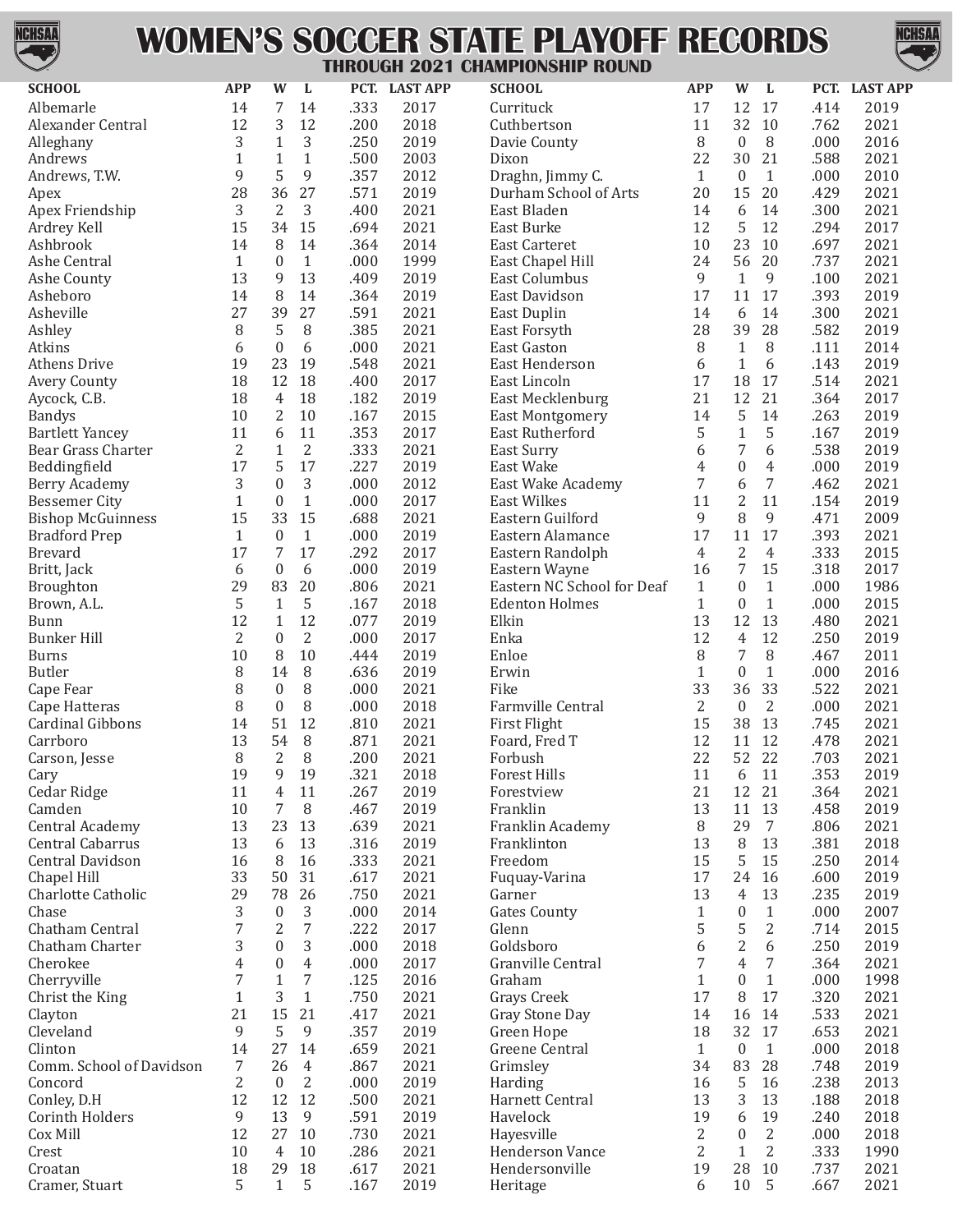

## **WOMEN'S SOCCER STATE PLAYOFF RECORDS THROUGH 2021 CHAMPIONSHIP ROUND**



| <b>SCHOOL</b>               | <b>APP</b> | W                | L              | PCT.         | <b>LAST APP</b> | <b>SCHOOL</b>                            | <b>APP</b>     | W                   | L                    |              | PCT. LAST APP |
|-----------------------------|------------|------------------|----------------|--------------|-----------------|------------------------------------------|----------------|---------------------|----------------------|--------------|---------------|
| <b>Hertford County</b>      | 7          | $\mathbf{0}$     | 3              | .000         | 2013            | Neuse Charter                            | 7              | 7                   | 7                    | .500         | 2021          |
| Hibriten                    | 20         | 29               | 20             | .592         | 2021            | New Bern                                 | 27             | 30                  | 27                   | .526         | 2021          |
| Hickory                     | 25         | 27               | 25             | .519         | 2021            | New Hanover                              | 17             | 19                  | 17                   | .528         | 2019          |
| <b>Hickory Ridge</b>        | 13         | 13               | 13             | .500         | 2021            | Newton-Conover                           | 12             | 11                  | 12                   | .478         | 2019          |
| High Point Central          | 17         | 33               | 15             | .688         | 2007            | North Brunswick                          | 10             | $\boldsymbol{0}$    | 10                   | .000         | 2019          |
| Highlands                   | 17         | 5                | 17             | .227         | 2021            | North Buncombe                           | 13             | 4                   | 13                   | .235         | 2017          |
| <b>Highland Tech</b>        | 9          | 3                | 9              | .250         | 2018            | North Davidson                           | 14             | 6                   | 14                   | .300         | 2021          |
| Hobbton                     | 10         | $\mathbf{1}$     | 10             | .091         | 2021            | North Duplin                             | 4              | $\boldsymbol{0}$    | $\overline{4}$       | .000         | 2017          |
| Hoggard                     | 28         | 62               | 28             | .689         | 2021            | North Forsyth                            | 6              | 8                   | 6                    | .571         | 2018          |
| Hoke                        | 9          | $\mathbf{1}$     | 9              | .100         | 2014            | North Gaston                             | 2              | $\boldsymbol{0}$    | $\overline{2}$       | .000         | 2017          |
| Holmes                      | 14         | $\overline{4}$   | 14             | .222         | 2021            | North Henderson                          | 7              | $\overline{4}$      | 7                    | .364         | 2016          |
| <b>Holly Springs</b>        | 13         | 11               | 13             | .458         | 2021            | North Iredell                            | 17             | 4                   | 17                   | .190         | 2018          |
| Hopewell                    | 14         | $\overline{4}$   | 14             | .222         | 2017            | North Johnston                           | 14             | $\overline{2}$      | 14                   | .125         | 2018          |
| Hough                       | 10         | 30               | 8              | .789         | 2021            | North Lenoir                             | 8              | 5                   | $\, 8$               | .385         | 2016          |
| Hunt                        | 33         | 29               | 33             | .468         | 2021            | North Lincoln                            | 10             | 3                   | 10                   | .231         | 2019          |
| Huss, Hunter                | 4          | $\boldsymbol{0}$ | $\overline{4}$ | .000         | 2014            | North Mecklenburg                        | 25             | 29                  | 24                   | .547         | 2019          |
| Independence                | 5          | $\boldsymbol{0}$ | 5              | .000         | 2019            | Northside (Jacksonville)                 | 5              | 5                   | 5                    | .500         | 2016          |
| Jack Britt                  | 11         | 3                | 11             | .214         | 2017            | North Moore                              | 12             | $\overline{7}$      | 12                   | .368         | 2019          |
| Jacksonville                | 26         | 61               | 26             | .701         | 2021            | North Pitt                               | 4              | $\mathbf{1}$        | $\overline{4}$       | .200         | 2017          |
| James Kenan                 | 6          | $\overline{2}$   | 6              | .250         | 2017            | North Rowan                              | 3              | $\mathbf{0}$        | 3                    | .000         | 2012          |
| Jefferson, Thomas           | 11         | 16               | 11             | .593         | 2021            | North Stanly                             | 16             | 10                  | 16                   | .385         | 2019          |
| Jordan                      | 25         | 15               | 25             | .375         | 2021            | North Stokes                             | 5              | $\mathbf{1}$        | 5                    | .167         | 2019          |
| Jordan-Matthews             | 15         | 8                | 15             | .348         | 2019            | North Surry                              | 2              | $\boldsymbol{0}$    | $\overline{2}$       | .000         | 2019          |
| Kenan, James                | 8          | $\sqrt{2}$       | 8              | .200         | 2018            | North Wilkes                             | $\mathbf{1}$   | $\boldsymbol{0}$    | $\mathbf{1}$         | .000         | 2016          |
| <b>Kestrel Heights</b>      | 3          | $\overline{2}$   | 3              | .400         | 2016            | Northeast Guilford                       | 21             | 23                  | 21                   | .523         | 2013          |
| <b>Kings Mountain</b>       | 19         | 20               | 19             | .513         | 2019            | Northeastern                             | 10             | $\overline{2}$      | 10                   | .167         | 2018          |
| Kinston                     | 14         | $\mathbf{1}$     | 14             | .067         | 2017            | Northern Durham                          | 22             | 7                   | 22                   | .241         | 2019          |
| Knightdale                  | 10         | $\overline{4}$   | 10             | .286         | 2017            | Northern Guilford                        | 12             | 27                  | 12                   | .692         | 2021          |
| Lake Norman                 | 18         | 37               | 18             | .673         | 2021            | Northern Nash                            | 14             | 6<br>$\overline{2}$ | 14<br>$\overline{9}$ | .300         | 2017          |
| Lake Norman Charter         | 10         | 32<br>3          | 8<br>8         | .800         | 2021<br>2017    | Northern Vance                           | 9              |                     | 15                   | .182<br>.211 | 2008<br>2021  |
| Lakewood                    | 8<br>20    | 21               | 20             | .273<br>.512 | 2021            | Northwest Cabarrus<br>Northwest Guilford | 15<br>26       | 4<br>34             | 26                   | .567         | 2021          |
| Laney<br>Ledford            | 18         | 9                | 18             | .333         | 2017            | Northwood                                | 21             | 29                  | 21                   | .580         | 2019          |
| Lee County                  | 3          | $\mathbf{1}$     | 3              | .250         | 2019            | Oak Grove                                | $\mathbf{1}$   | $\boldsymbol{0}$    | $\mathbf{1}$         | .000         | 2019          |
| Leesville Road              | 25         | 58               | 22             | .725         | 2021            | Olympic                                  | 15             | 5                   | 15                   | .250         | 2019          |
| Lejeune                     | 16         | 11               | 16             | .407         | 2019            | Orange                                   | 8              | $\mathbf{1}$        | 8                    | .111         | 2017          |
| Lexington                   | 7          | $\mathbf{0}$     | 7              | .000         | 2017            | Overhills                                | 8              | $\boldsymbol{0}$    | 8                    | .000         | 2018          |
| Lincoln Charter             | 9          | 10               | 9              | .526         | 2021            | Owen, C.D.                               | 12             | 10                  | 12                   | .455         | 2019          |
| Lincolnton                  | 10         | 2                | 10             | .167         | 2019            | <b>Oxford Preparatory</b>                | 2              | $\boldsymbol{0}$    | 2                    | .000         | 2017          |
| Louisburg                   | 6          | $\boldsymbol{0}$ | 6              | .000         | 2017            | Page                                     | 30             | 57                  | 30                   | .655         | 2021          |
| Lumberton                   | 15         | 7                | 15             | .318         | 2017            | Panther Creek                            | 12             | 17                  | 12                   | .586         | 2021          |
| Madison                     | 22         | 13               | 22             | .371         | 2021            | Parkland                                 | $\mathbf{2}$   | $\mathbf{1}$        | 2                    | .333         | 2008          |
| Maiden                      | 7          | $\mathbf{0}$     | 7              | .000         | 2019            | Parkwood                                 | 23             | 36                  | 22                   | .621         | 2019          |
| <b>Mallard Creek</b>        | 12         | 6                | 12             | .333         | 2019            | Pasquotank                               | 4              | $\boldsymbol{0}$    | $\overline{4}$       | .000         | 2018          |
| Manteo                      | 22         | 21               | 22             | .488         | 2021            | Patton                                   | 8              | 5                   | 7                    | .417         | 2019          |
| Marvin Ridge                | 13         | 35               | 12             | .745         | 2021            | Pender                                   | 8              | $\boldsymbol{0}$    | 8                    | .000         | 2017          |
| McDowell                    | 9          | $\mathbf{1}$     | 9              | .100         | 2015            | Piedmont                                 | 10             | 10                  | 10                   | .500         | 2019          |
| McMichael                   | 7          | $\theta$         | 7              | .000         | 2021            | <b>Piedmont Community</b>                | 3              | $\boldsymbol{0}$    | 3                    | .000         | 2019          |
| Middle Creek                | 6          | 10               | 6              | .625         | 2021            | Pine Forest                              | 18             | $\mathbf{1}$        | 18                   | .053         | 2021          |
| Midway                      | 9          | 11               | 9              | .550         | 2017            | Pine Lake Prep                           | 7              | 12                  | 7                    | .632         | 2021          |
| Millbrook                   | 18         | 31               | 17             | .646         | 2019            | Pinecrest                                | 26             | 37                  | 26                   | .587         | 2021          |
| Mitchell                    | 4          | $\boldsymbol{0}$ | 4              | .000         | 2018            | Pisgah                                   | 5              | $\overline{2}$      | 5                    | .286         | 2021          |
| Monroe                      | 4          | $\boldsymbol{0}$ | $\overline{4}$ | .000         | 2009            | Polk County                              | 25             | 43                  | 24                   | .642         | 2021          |
| Mooresville                 | 24         | 12               | 24             | .333         | 2019            | Porter Ridge                             | 15             | 16                  | 15                   | .516         | 2021          |
| Morehead                    | 10         | $\mathbf{1}$     | 10             | .091         | 2015            | Princeton                                | 14             | $\overline{7}$      | 14                   | .333         | 2021          |
| Mount Airy                  | 6          | 5                | 6              | .455         | 2019            | Providence                               | 26             | 58                  | 24                   | .707         | 2019          |
| <b>Mount Pleasant</b>       | 12         | $\overline{2}$   | 12             | .143         | 2017            | Providence Grove                         | 1              | $\boldsymbol{0}$    | 1                    | .000         | 2012          |
| Mount Tabor                 | 30         | 26               | 29             | .473         | 2019            | Queens Grant                             | 6              | 3                   | 6                    | .333         | 2019          |
| <b>Mountain Heritage</b>    | 1          | $\mathbf{1}$     | $\mathbf{1}$   | .500         | 2008            | Ragsdale                                 | 26             | 35                  | 22                   | .614         | 2018          |
| Mountain Island Charter     | 4          | 6                | 4              | .600         | 2019            | Raleigh Charter                          | 15             | 47                  | 14                   | .770         | 2021          |
| Murphy                      | 5          | $\overline{2}$   | 5              | .286         | 2019            | Randleman                                | 14             | 7                   | 14                   | .333         | 2018          |
| <b>Myers Park</b>           | 31         | 55               | 30             | .647         | 2021            | Reagan                                   | 14             | 11                  | 14                   | .440         | 2021          |
| NC School of Science & Math | 17         | 16               | 17             | .485         | 2019            | Red Springs                              | $\overline{4}$ | $\boldsymbol{0}$    | $\overline{4}$       | .000         | 2017          |
| Nash Central                | 7          | $\mathbf{1}$     | 7              | .125         | 2019            | Reidsville                               | 13             | 10                  | 13                   | .435         | 2017          |